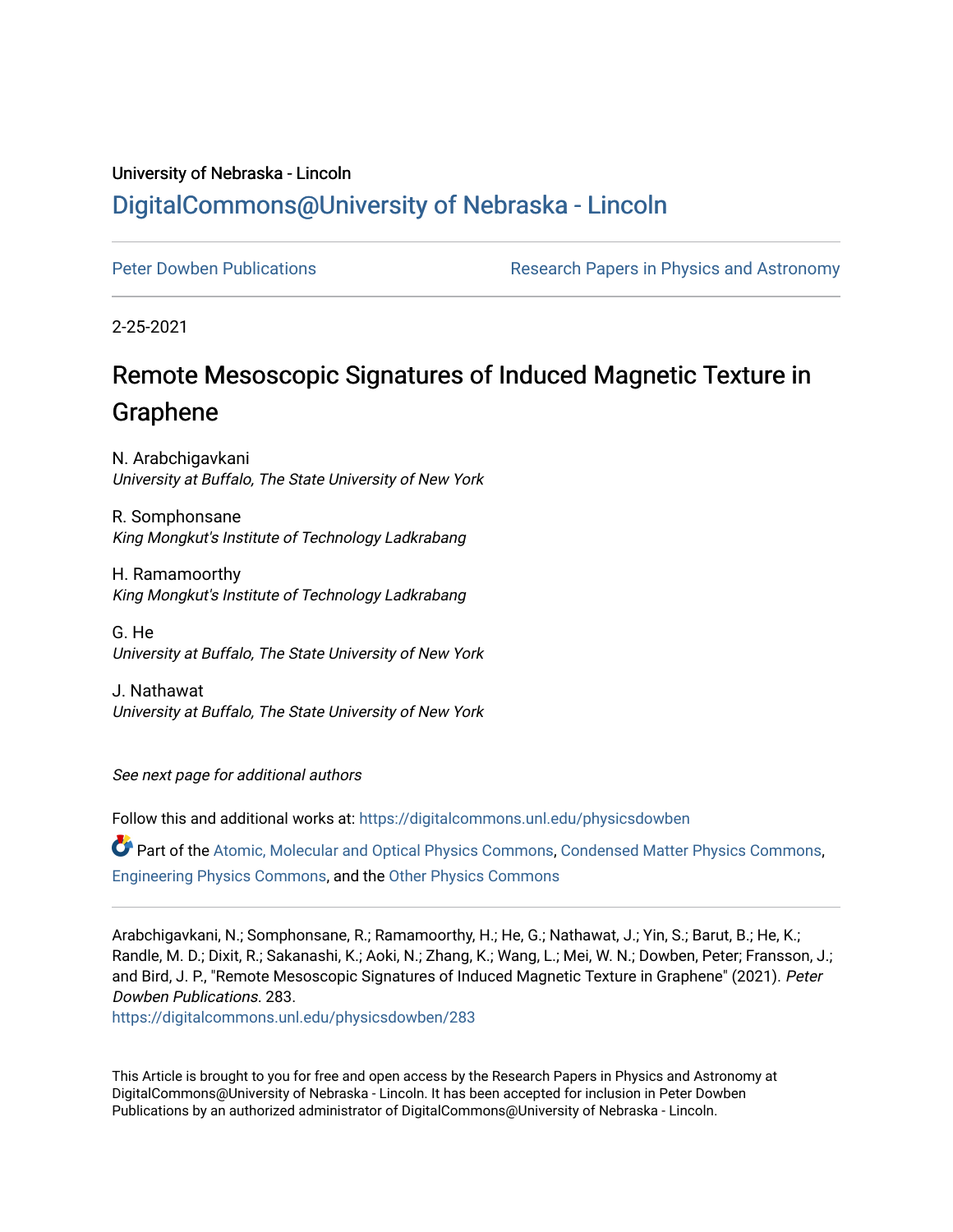## Authors

N. Arabchigavkani, R. Somphonsane, H. Ramamoorthy, G. He, J. Nathawat, S. Yin, B. Barut, K. He, M. D. Randle, R. Dixit, K. Sakanashi, N. Aoki, K. Zhang, L. Wang, W. N. Mei, Peter Dowben, J. Fransson, and J. P. Bird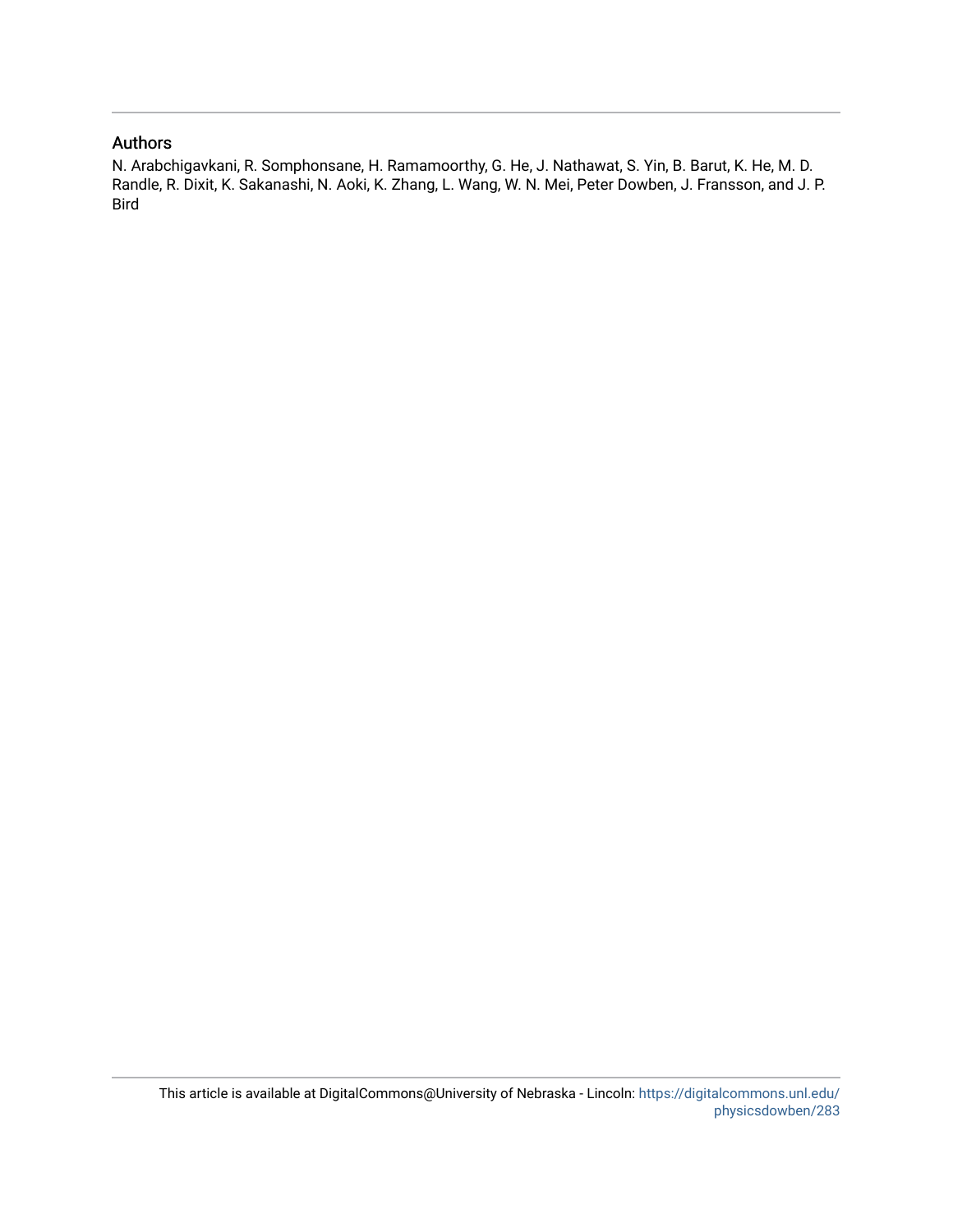## Remote Mesoscopic Signatures of Induced Magnetic Texture in Graphene

<span id="page-2-0"></span>N. Arabchigavkani $\mathbf{Q}^{1,*}$  $\mathbf{Q}^{1,*}$  $\mathbf{Q}^{1,*}$  R. Somphonsane  $\mathbf{Q}^2$ . H. Ramamoorthy  $\mathbf{Q}^3$ , G. He  $\mathbf{Q}^4$ , J. Nathawat  $\mathbf{Q}^4$ , S. Yin, <sup>4</sup> B. Barut, <sup>1</sup> K. He, <sup>4</sup>

<span id="page-2-1"></span>M. D. Randle,<sup>4</sup> R. Dixit,<sup>4</sup> K. Sakanashi,<sup>5</sup> N. Aoki $\Phi$ ,<sup>5</sup> K. Zhang,<sup>6</sup> L. Wang,<sup>6</sup> W.-N. Mei,<sup>7</sup> P. A. Dowben  $\Phi$ ,<sup>8</sup>

J. Fransson $\bullet$ , and J. P. Bird $\bullet$ <sup>[4](https://orcid.org/0000-0002-6966-9007),[†](#page-6-1)</sup>

<sup>1</sup>Department of Physics, University at Buffalo, the State University of New York, Buffalo, New York 14260, USA  $^{2}$ Department of Physics, King Monglut's Institute of Technology Ladkrabang, Panglud 10520, Theiland

 $B^2$ Department of Physics, King Mongkut's Institute of Technology Ladkrabang, Bangkok 10520, Thailand

 $3$ Department of Electronics Engineering, King Mongkut's Institute of Technology Ladkrabang, Bangkok 10520, Thailand

 $^4$ Department of Electrical Engineering, University at Buffalo, the State University of New York, Buffalo, New York 14260, USA

<sup>5</sup>Department of Materials Science, Chiba University, Chiba 263-8522, Japan

 $^6$ Department of Materials Science and Engineering, University of Science and Technology of China, Hefei, Anhui 230026, China

Department of Physics, University of Nebraska Omaha, Omaha, Nebraska 68182, USA  ${}^{8}$ Department of Physics and Astronomy, Theodore Jorgensen Hall, University of Nebraska Lincoln,

Lincoln, Nebraska 68588-0299, USA<br><sup>9</sup>Department of Physics and Astronomy, Uppsala University, Box 516, SE-751 21 Uppsala, Sweden

(Received 15 May 2020; accepted 19 January 2021; published 25 February 2021)

Mesoscopic conductance fluctuations are a ubiquitous signature of phase-coherent transport in small conductors, exhibiting universal character independent of system details. In this Letter, however, we demonstrate a pronounced breakdown of this universality, due to the interplay of local and remote phenomena in transport. Our experiments are performed in a graphene-based interaction-detection geometry, in which an artificial magnetic texture is induced in the graphene layer by covering a portion of it with a micromagnet. When probing conduction at some distance from this region, the strong influence of remote factors is manifested through the appearance of giant conductance fluctuations, with amplitude much larger than  $e^2/h$ . This violation of one of the fundamental tenets of mesoscopic physics dramatically demonstrates how local considerations can be overwhelmed by remote signatures in phasecoherent conductors.

DOI: [10.1103/PhysRevLett.126.086802](https://doi.org/10.1103/PhysRevLett.126.086802)

As the size of conductors is reduced toward the fundamental scales governing electron transport, their electrical behavior is dramatically modified [\[1\]](#page-6-2). In this mesoscopic regime, the wavelike nature of carriers causes Drude conduction to be overwhelmed by quantum-interference phenomena, most notable of which are weak localization [\[2\]](#page-6-3) and universal conductance fluctuations (UCFs) [\[3,4\]](#page-6-4). Guided by the Landauer formalism, a quantitative understanding of these effects was achieved many decades ago. Most notably, the UCFs are a signature of interference among the different Feynman paths for transmission and exhibit a maximum amplitude of  $e^2/h$ , independent of system size or the degree of disorder [\[3\]](#page-6-4). This universality has been confirmed in experiments on both metals and semiconductors, long providing the perspective from which our understanding of mesoscopic transport is derived.

Another consequence of phase coherence in mesoscopic transport is the breakdown of classical locality, allowing the conductance of small systems to be influenced by remote processes, arising outside of the region under study. Examples include nonlocal voltage fluctuations in metal wires [\[4\],](#page-6-5) Fano resonances in systems of coupled quantum point contacts [\[5,6\],](#page-6-6) and long-range flavor currents in graphene [\[7\].](#page-6-7)

In this Letter, we address the question of what happens when phase-coherent transport in a mesoscopic system is determined by an interplay of local and remote considerations and demonstrate how coexistence of these effects can lead to conductance features that violate established universality. To realize this behavior, we perform experiments on a conducting graphene sheet that is partially covered by a ferromagnet [see Fig.  $1(a)$ ]. In the "interaction" region" in which the graphene directly contacts the magnet, carriers in the atomically thin carbon layer experience strong magnetic interactions, as the band structures of the two materials hybridize [8–[14\].](#page-6-8) Net spin polarization is consequently induced in the carbon sheet [\[12,13\]](#page-6-9) and should be preserved (due to weak spin decoherence [\[15](#page-7-0)–18]) when carriers drift away from this region, toward an uncovered section of native graphene (the "detection region"). To explore this scenario, we perform measurements of the differential conductance of the detection region and reveal the presence of features that definitively arise from the influence of the magnetic element. This influence is manifested as a complex structure in the differential conductance, both at and around zero bias, that is absent when the interaction region is excluded from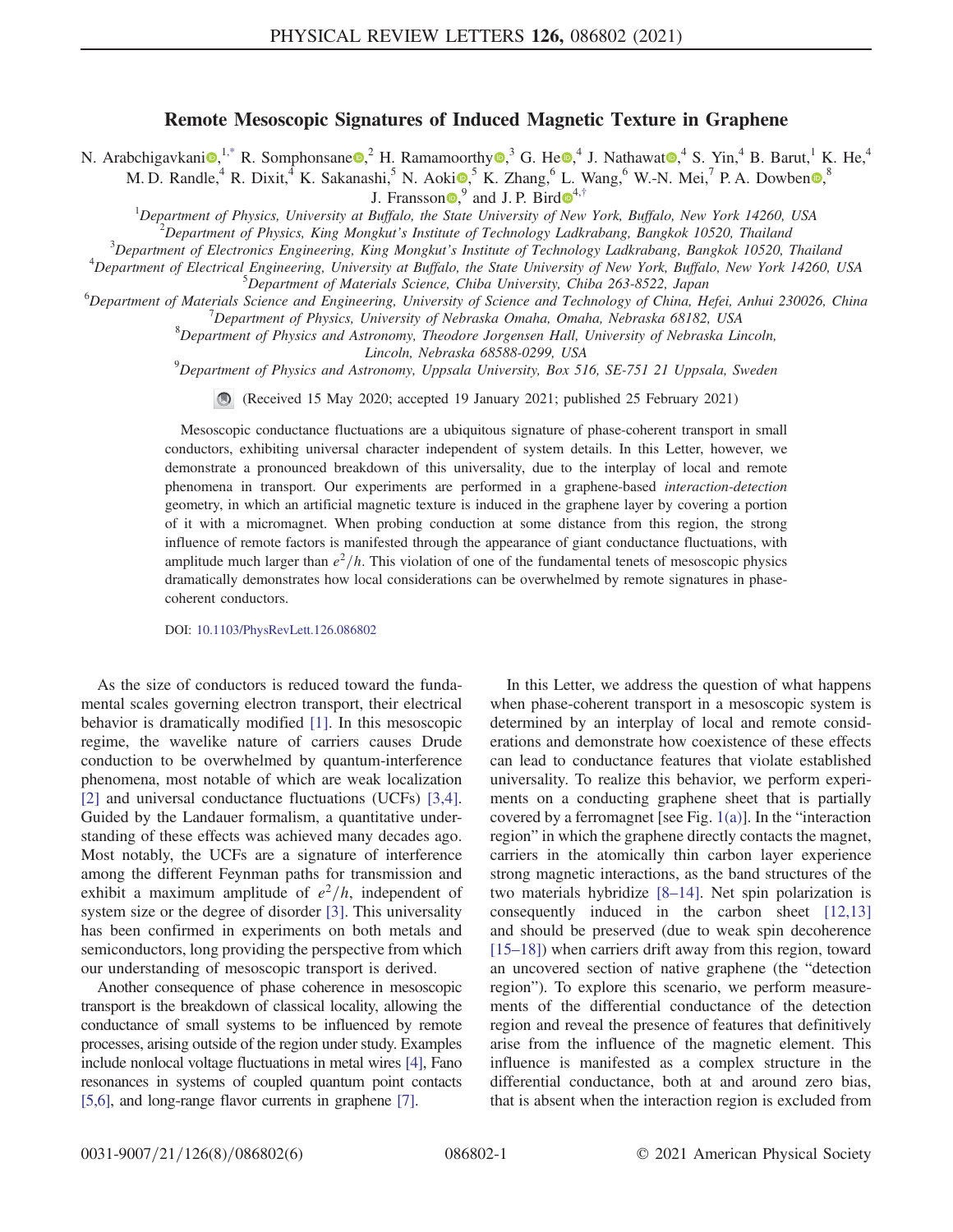<span id="page-3-0"></span>

FIG. 1. (a) Optical micrograph showing the interaction-detection geometry of device ID:1. Electrodes 1–8 are Ohmic (Cr/Au:  $5/75$ -nm) contacts, used to make the differential-conductance measurements. The (20-nm thick) Co ferromagnet that defines the interaction region is denoted as  $\mathcal{I}$ , and the shape of the graphene sheet is enclosed by the white dotted line. (b) Computed charge density difference at the graphene-Co(111) interface. Electron loss (enrichment) is displayed in red (blue). The graphene layer (at top) is indicated by brown spheres and the yellow spheres represent Co atoms. (c) Calculated band structure of graphene near the  $K$  and  $K'$  points. Red (blue) bands correspond to spin-down (spin-up) states. (d) Differential conductance measured in the interaction-detection geometry, comparing the effect of including (red or blue data) or excluding (black data) the interaction region  $(\mathcal{I})$  in the measurement path. (e),(f) Illustration of the manner in which the structure around zero bias changes as the gate voltage is varied. All data in  $(d)$ – $(f)$  are from ID:1, with red (blue) data obtained while sweeping the bias voltage up (down). (d)  $V_g - V_D = -114$ , (e)  $V_g - V_D = -113$ , (f)  $V_g - V_D = -100$  V.

the circuit. As the carrier concentration in the graphene is varied, this remote mesoscopic signal generates giant fluctuations in the conductance, with an amplitude that exceeds the normal universal value [\[3\]](#page-6-4) by well over an order of magnitude. This violation of one of the fundamental tenets of mesoscopics dramatically demonstrates how local considerations can be overwhelmed by remote signatures in phase-coherent conductors.

An example of the interaction-detection geometry is provided in Fig. [1\(a\)](#page-3-0), where a graphene sheet is partially covered by a floating Co element  $(\mathcal{I})$  that defines the interaction region. When graphene is placed in intimate contact with a ferromagnet, hybridization of the electronic structure of the two materials occurs [8–[14\].](#page-6-8) This has profound implications for the carriers in graphene, which can spin polarize while also experiencing an external spinorbit coupling (SOC). Some of these features are highlighted in Figs.  $1(b)$  and  $1(c)$ , in which we show electronic structure calculations performed for graphene on Co(111) (see Sec. S6.1 of the Supplemental Material [\[19\],](#page-7-1) which includes Refs. [\[20](#page-7-2)–43], for details). Figure [1\(b\)](#page-3-0) shows strong hybridization of the  $p<sub>z</sub>$  orbitals of graphene with Co, an interaction that modifies the band structure of the graphene as shown in Fig. [1\(c\).](#page-3-0) To understand this band structure, which is plotted in Sec. S6.1 of the Supplemental Material for a wider range of energy, and which exhibits similarities with the results of prior studies of graphene on  $Co(1000)$  [\[12,13\]](#page-6-9), in Sec. S6.2 we present an effective model for the hybrid graphene system [\[19\].](#page-7-1) This includes terms in the Hamiltonian describing SOC and exchangeinduced spin polarization, allowing us to separately identify their contributions. From this we conclude that the gaps (of 30–40 meV) and spin splitting in the band structure of Fig. [1\(c\)](#page-3-0) result from the combined influence of spin-orbit interaction and exchange coupling. A crucial point that should also be noted is that the usual degeneracy of the  $K$ and  $K'$  points in graphene is lifted in the presence of the ferromagnet, which breaks inversion symmetry, leading to a SOC contribution. The bands near these points are therefore inequivalent and lead, consequently, to nonzero carrier spin polarization; this is calculated explicitly in the Supplemental Material [\[19\]](#page-7-1) (see Figs. S9 and S11), where we predict that it attains a value of  $> 80\%$  over a wide range of energy around the Fermi level.

Basic details of our devices are described in Secs. S1 and S3.1 of the Supplemental Material [\[19\]](#page-7-1). While we focus here on results obtained from a systematic study of device ID:1, our observations have been confirmed in a second structure (ID:2, see Sec. S5). Four-probe differential conductance  $(g_d)$  was measured by superimposing a small ac voltage upon a larger dc component  $(V_d)$ , and in our analysis we plot the variation of  $g_d$  as a function of the portion of that voltage  $(V_{\text{eff}})$  dropped [\[44\]](#page-7-3) across the graphene itself (see Sec. S2 of the Supplemental Material [\[19\]](#page-7-1)). Variation of the voltage  $(V<sub>a</sub>)$  on the Si substrate was used to tune the carrier density. All measurements were made with the devices mounted in the vacuum chamber of a closed-cycle cryostat that, unless stated otherwise, was operated at a stable base temperature of 3 K. The measurements were also made at zero external magnetic field, where shape anisotropy favors an in-plane multidomain state close to that of a bar magnet (see Sec. S3.2 of the Supplemental Material [\[19\]](#page-7-1)).

The key aspects of our study are highlighted in Fig. [1\(d\)](#page-3-0), which shows the differential conductance of the same section of graphene, with and without the magnetic element included in the current path. Black data correspond to the latter case, where the external (ac and dc) voltages are applied across probes  $5$  and  $8$  in Fig. [1\(a\),](#page-3-0) and the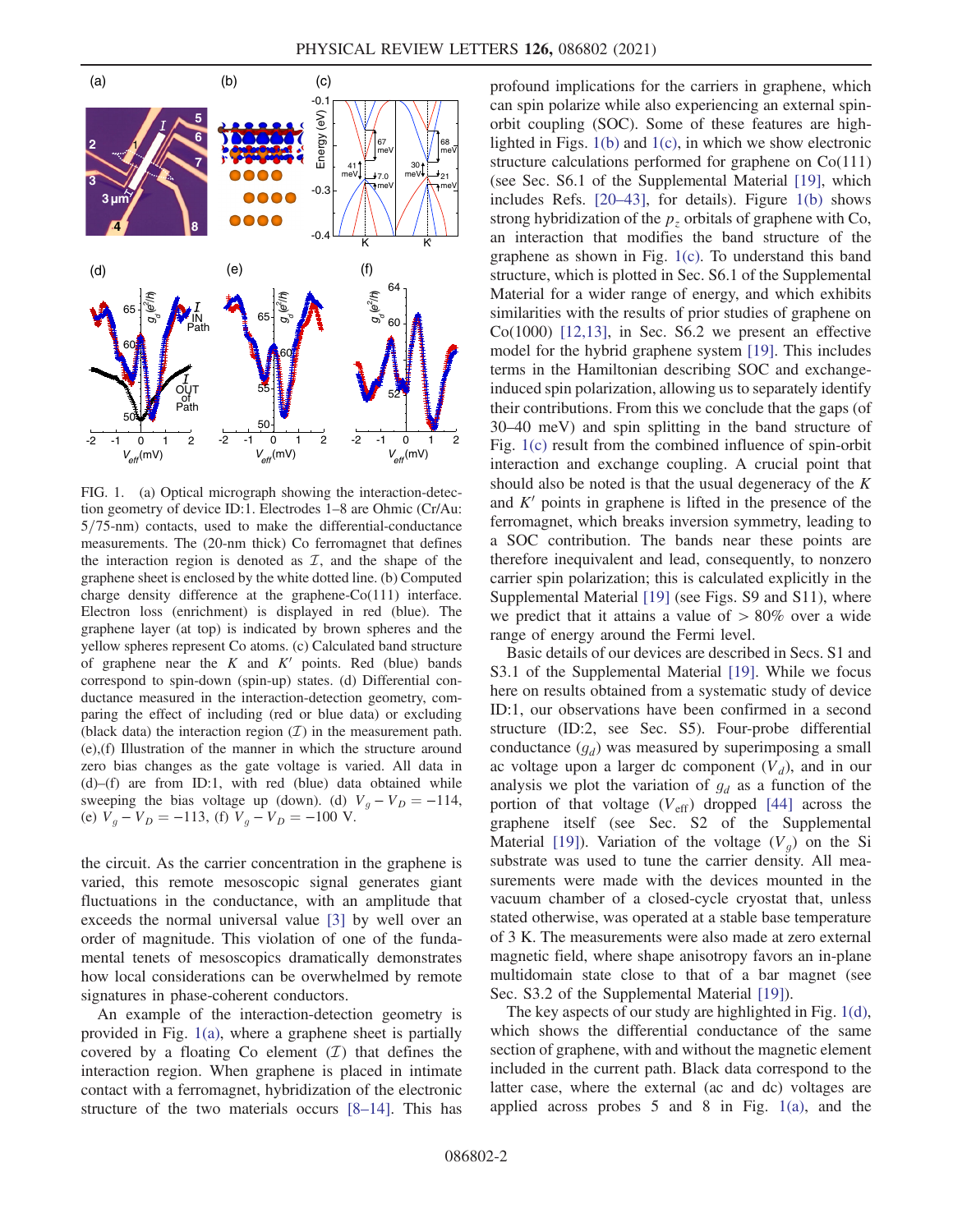differential conductance is determined from the voltage across probes 6 and 7. In this configuration,  $g_d$  starts from a local minimum at zero bias, before increasing monotonically when a dc bias of either polarity is applied. Previously, we have used a combination of magnetotransport and differential-conductance studies to establish that this general signature arises from a bias-induced dephasing of weak localization [\[44\]](#page-7-3). Very different behavior occurs, however, with the magnet included in the current path. In this case, we again determine the differential conductance using voltage probes 6 and 7, but now apply the external (ac and dc) voltages across probes 1 and 8 to include  $\mathcal I$  in the current path (albeit several microns away from the section of graphene we are probing). The differential conductance is dramatically transformed in this geometry, exhibiting a pronounced peak near zero bias and mesoscopic fluctuations over a wider range of voltage. The reproducibility of these features is confirmed by the close overlap of red and blue data points in the figure, which correspond to experiments performed while sweeping the bias voltage in opposite directions [\[45\].](#page-7-4)

With the magnet in the current path, the differential conductance exhibits a complex evolution with carrier concentration. This is apparent from Figs.  $1(d) - 1(f)$  $1(d) - 1(f)$ , which show measurements performed at different gate voltages. While a zero-bias peak is present in Figs. [1\(d\)](#page-3-0) and [1\(e\)](#page-3-0), in Fig. [1\(f\)](#page-3-0) this is transformed into a doubletlike structure that is centered around zero bias. This dramatic change in differential conductance is highly suggestive of the role of quantum fluctuations due to mesoscopic interference, a point that we further demonstrate in Figs. [2](#page-4-0) and [3](#page-4-1). Here we plot the variation of differential conductance as a systematic function of hole concentration  $(p)$ , with the magnetic element both excluded from (Fig. [2\)](#page-4-0), and included in (Fig. [3\)](#page-4-1), the current path. Prominent in Fig. [2](#page-4-0) is a suppression of conductance around zero bias; this is apparent, also, in the line plots of panels  $(i)$ – $(v)$  and, as mentioned earlier, has been identified as a signature of weak localization [\[44\]](#page-7-3). The localization effect yields a conductance minimum at zero bias for all carrier concentrations. The line shape of the differential conductance (its bias-dependent width and amplitude) does evolve irregularly as the carrier density is varied, but this kind of stochastic response is known from the study of weak localization in other mesoscopic systems [46–[48\].](#page-7-5) The complex variation reflects the fact that, in mesoscopic systems, the localization correction is not self-averaging, but instead varies stochastically with carrier density. Of most importance for the discussion here, the stochastic nature of the contour of Fig. [2](#page-4-0) provides a strong indication that transport in the graphene is strongly phase coherent.

When we now include the magnet in the current path (Fig. [3\)](#page-4-1), the differential conductance shows an even more complicated variation with carrier concentration. This is highlighted in panels (i)–(v), in which  $g_d$  either exhibits a

<span id="page-4-0"></span>

FIG. 2. Gate-voltage-dependent evolution of differential conductance for ID:1, measured with  $\mathcal I$  excluded from the current path (external voltages, probes 5 and 8;  $V_{\text{eff}}$ , probes 6 and 7). (Lower) (i)–(v) Representative examples of the differential conductance at different gate voltages.  $\Delta g_d$  is defined as the variation of differential conductance, relative to its minimum value ( $g_{d_{\min}}$ , in units of  $e^2/h$ ) over the indicated bias range. (i)  $g_{d_{\min}} = 49.7$ , (ii)  $g_{d_{\min}} = 50.4$ , (iii)  $g_{d_{\min}} = 54.6$ , (iv)  $g_{d_{\min}} = 62.3$ , (v)  $g_{d_{\min}} = 61.5$ .

<span id="page-4-1"></span>

FIG. 3. Gate-voltage-dependent evolution of differential conductance for ID:1, measured with  $\mathcal I$  included in the current path (external voltages, probes 1 and 8;  $V_{\text{eff}}$ , probes 6 and 7). (Lower) (i)–(v) Representative examples of the differential conductance at different gate voltages.  $\Delta g_d$  is defined as the variation of differential conductance, relative to its minimum value  $(g_{d_{\text{min}}}$ , in units of  $e^2/h$ ) over the indicated bias range. (i)  $g_{d_{\min}} = 52.0$ , (ii)  $g_{d_{\min}} = 44.8$ , (iii)  $g_{d_{\min}} = 60.0$ , (iv)  $g_{d_{\text{min}}} = 66.0$ , (v)  $g_{d_{\text{min}}} = 40.0$ .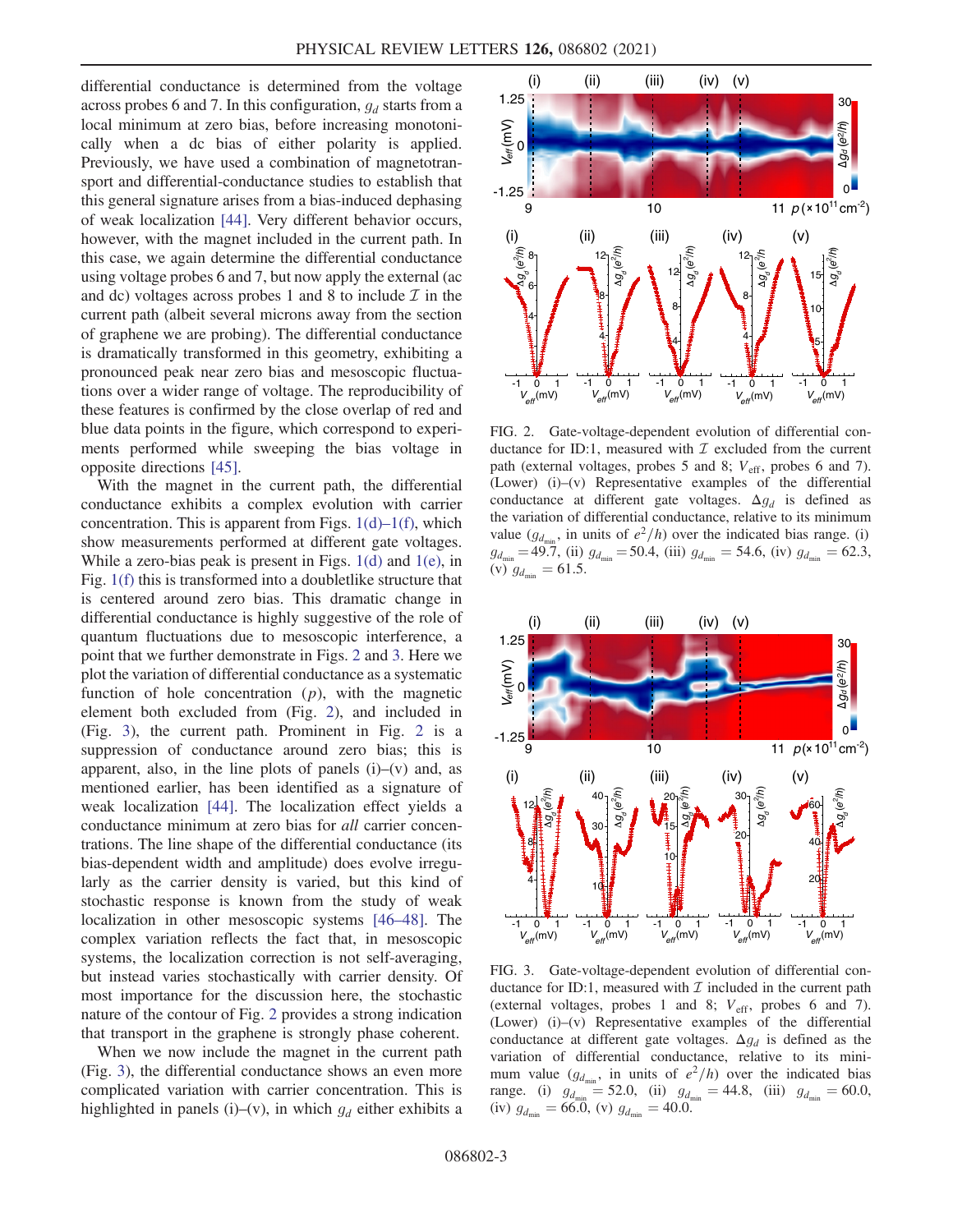<span id="page-5-0"></span>

FIG. 4. (a) Variation of the zero-bias conductance  $[g_d(V_d) = 0]$ of ID:1 as a function of hole concentration. Filled symbols (crosses) correspond to measurements performed with the magnetic element included in (excluded from) the current path. Red (black) data points correspond to measurements performed while sweeping the bias voltage up; down-sweep data are indicated in blue (gray). (Inset) Plots the difference in the zero-bias conductance  $[\delta g_d(V_d = 0)]$  from measurements performed with and without the magnet present. Red (blue) data were obtained by subtracting the sweep-up (sweep-down) measurements of the main figure. (b) (upper) Color contour showing the variation of  $g_d$ as a function of the effective bias and temperature. Line plots  $(i)$ – $(iv)$  correspond to the temperatures  $(15, 25, 35,$  and  $45$  K, respectively) denoted by red dashed lines in the contour. Vertical scale is the same in all cases. Panel (v) shows, for comparison, a typical differential-conductance trace obtained (at 3 K) with the magnet excluded from the current path.

local peak or minimum at zero bias. While differentialconductance measurements have previously been used to explore the influence of carrier heating in graphene [\[49,50\]](#page-7-6), those experiments reveal a slow variation of  $g_d$  as a function of the applied bias. The behavior in Fig. [3](#page-4-1) is very different, with  $g_d$  exhibiting rich fine structure and, in many cases, an asymmetric response with regards to the dc-bias polarity. We attribute this response to the influence of the magnet and to the capacity of the applied bias, over the narrow range considered here, to spectroscopically probe [\[44\]](#page-7-3) the hybrid graphene system.

In the main panel of Fig. [4\(a\),](#page-5-0) we plot zero-bias conductance  $[g_d(V_d = 0)]$  as a function of p, with and without the magnet present. While reproducible fluctuations are present in both measurements, with the magnet outside the current path (black and gray symbols) their rms amplitude is around  $2e^2/h$  (see Sec. S4 the Supplemental Material [\[19\]](#page-7-1)); fluctuations of this size are common to experiments performed in a four-probe geometry, when transport over the region sampled by the voltage probes is phase coherent [\[31\].](#page-7-7) Very different behavior occurs with the magnet present, however, in which configuration the fluctuations grow systematically with increasing carrier concentration. At the highest concentrations, the amplitude of fluctuation reaches as much as  $40e^2/h$ , or roughly 50% of the background conductance, and representing a pro found violation of the universal character of mesoscopic transport. An alternative means of demonstrating the nonuniversality is presented in the inset of Fig.  $4(a)$ , where we plot the difference in the zero-bias conductance  $[\delta g_d(V_d = 0) \equiv g_d(0, \mathcal{I}$ present $) - g_d(0, \mathcal{I}$ absent $)],$  determined from the two measurements in the main panel.

The temperature  $(T)$  dependence of the signature observed in the detection-interaction geometry is demonstrated in Fig. [4\(b\),](#page-5-0) the color contour of which shows the variation of differential conductance with temperature and bias for ID:1. The line plots labeled (i)–(iv) below the contour show measurements at temperatures identified in that panel. According to these data, the differential conductance exhibits a zero-bias peak that is largely unchanged up to ∼15 K, a value comparable to the width (1–2 mV) of this feature. With further increase of temperature, the peak begins to weaken [see panel (iii)] and ultimately washes out around 40 K. At 45 K [panel (iv)], the peak is replaced by a zero-bias minimum, similar to the localization-related feature [\[44\]](#page-7-3) [panel (v)] that occurs with the magnet outside the circuit. This dip washes out with further increase of temperature beyond 50 K, consistent with our prior observations [\[51\]](#page-7-8).

Before proposing an explanation for our experiment, we first exclude some possibilities. One possibility is that fringing fields, emanating from the magnet into the detection region [\[52\]](#page-7-9), are responsible for our observations. We discount this, however, noting that the field strength a few microns away from the magnet should be weak [\[53\]](#page-7-10). Additionally, if such fields were responsible for our observations, they should influence measurements in the same manner, with or without the magnet in the measurement circuit. As a second possibility, a zero-bias anomaly, reminiscent of that seen here, is a common signature of the Kondo effect [\[54](#page-7-11)–56]. Our system involves the interaction of a conducting sea of carriers with an ordered ferromagnet, however, unlike the scattering from a single spin (or an ensemble of isolated spins) involved in the Kondo effect [\[54](#page-7-11)–56].

The main finding of our study is that, in experiments performed in the interaction-detection geometry, the conductance of the detection region contains both local and remote components. The remote signatures include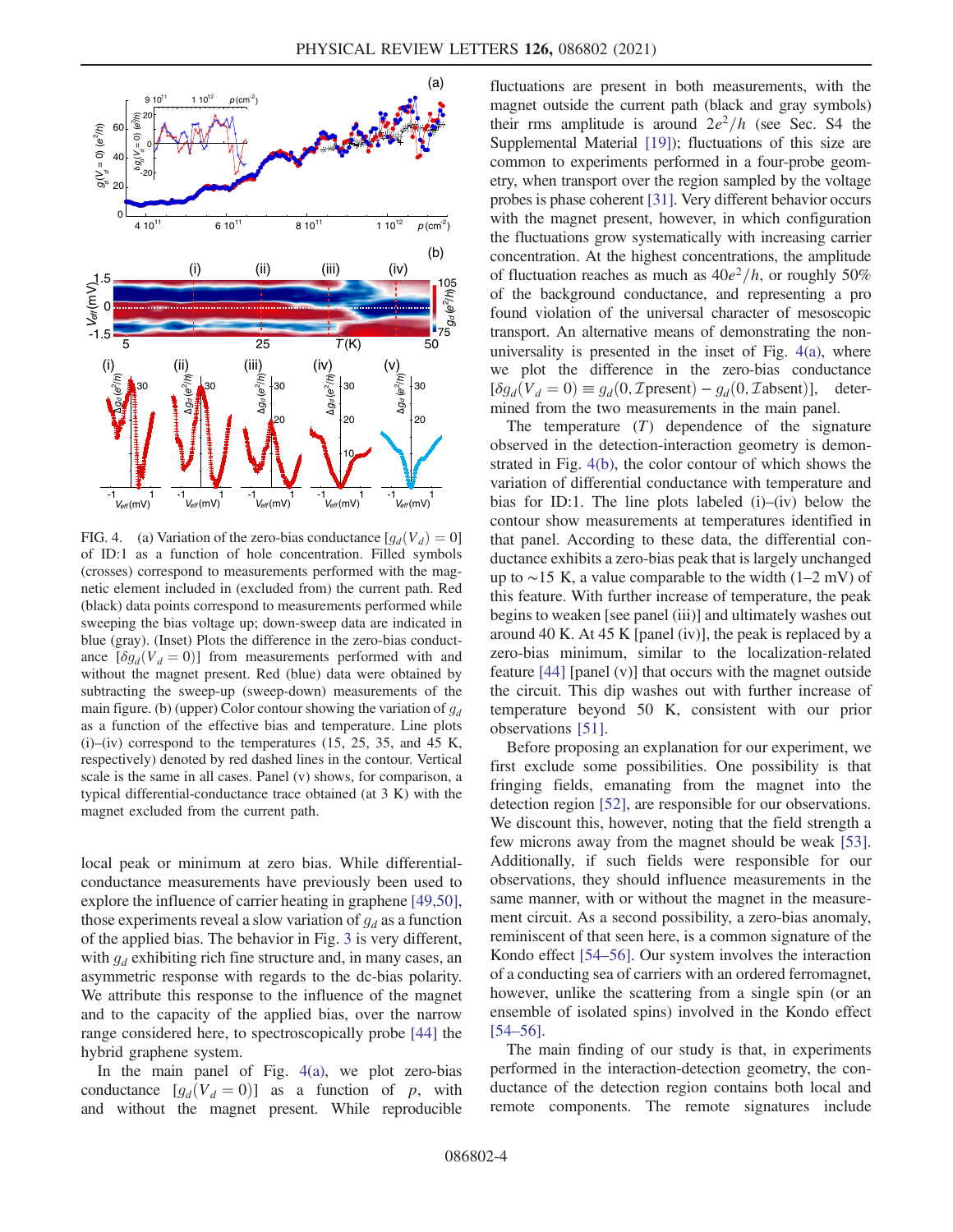peaklike structures in the differential conductance, at or around zero bias, and giant fluctuations as a function of carrier density, all of which definitively arise from the proximity of graphene to the ferromagnet in the interaction region. The mesoscopic nature of the remote features is testified to by their stochastic evolution with gate voltage, pointing to a connection to phase-coherent transport. Indeed, the remote signatures persist over a similar range of temperature to the normal weak-localization effect [\[44,51\]](#page-7-3), itself a signature of phase coherence in carrier diffusion.

In an idealized graphene-cobalt system, we have seen theoretically how the Dirac bands of graphene are modified by both exchange coupling and spin-orbit interaction [see Fig. [1\(c\)](#page-3-0) and Sec. S6 of the Supplemental Material [\[19\]](#page-7-1) ]. While these model calculations do not address all details of our experiments (including the relative orientation of the graphene and cobalt crystal structures, the influence of defects, and the number of graphene layers), they nonetheless suggest the presence of an externally induced SOC and spin polarization in the graphene. A well-known consequence of SOC in quantum diffusion is a conversion of weak localization into antilocalization [\[2,57\]](#page-6-3). In many respects this is reminiscent of our experiments, in which adding the magnet into the measurement circuit generates conductance peak(s) at or around zero bias. Noting this, we suggest that the peak(s) may result from antilocalization of carriers, arising from the SOC induced in the graphene by the ferromagnet. In mesoscopic systems in general, it is well known that (anti)localization can be non-self-averaging and evolve stochastically as a function of carrier density [\[46](#page-7-5)–48]; by changing phase interference among the different partial waves responsible for the localization, this gives rise to random, yet deterministic, changes in the localization signal. Collecting these ideas, we suggest that the large, nonuniversal conductance fluctuations in Fig. [4\(a\)](#page-5-0) actually arise from the mixing of a remotely generated antilocalization signature with the local conductance. Unlike the local fluctuations, the remote contribution to the conductance due to antilocalization need not be bound by any universal value, and it is this aspect that we suggest leads to the large fluctuations seen in experiment [\[58\]](#page-7-12). While quantitative theory of this effect is currently lacking, this does not alter the fact that what we achieve in our experiment is remote detection of the artificial magnetic texture (SOC and spin polarization), induced in graphene by the ferromagnet.

In Sec. S5 of the Supplemental Material [\[19\],](#page-7-1) we show similar phenomena to those discussed here in an additional device (ID:2). With the magnetic element included in the measurement, this device also exhibits a differential-conductance peak(s) near zero bias, with a line shape that again evolves in a complicated manner as the gate voltage is varied. In contrast to the device studied in this Letter, however, the features observed in ID:2 are present on both the electron and hole sides of the Dirac point. Such

sample-to-sample variability is typical of phenomena involving the quantum interference of carriers [\[3\]](#page-6-4).

In conclusion, we have demonstrated a pronounced breakdown of the universal character of quantum transport in a graphene-based interaction-detection geometry. This setup allows us to induce an artificial magnetic texture in the graphene and demonstrates how local considerations can be overwhelmed by remote signatures in phase-coherent conductors.

Work at Buffalo was supported by the U.S. Department of Energy, Office of Basic Energy Sciences, Division of Materials Sciences and Engineering (DE-FG02- 04ER46180). Theory was supported by the National Science Foundation (NSF-ECCS 1740136), and by nCORE, a wholly owned subsidiary of the Semiconductor Research Corporation (SRC), through the Center on Antiferromagnetic Magneto-electric Memory and Logic (tasks 2760.001 and 2760.002). J. Fransson acknowledges support from the Vetenskapsrådet, and N. Aoki is grateful for funding from the JSPS KAKENHI Grant No. 18H01812.

<span id="page-6-1"></span><span id="page-6-0"></span>[\\*](#page-2-0) nargessa@buffalo.edu

<span id="page-6-2"></span>[†](#page-2-1) jbird@buffalo.edu

- [1] D. K. Ferry, S. M. Goodnick, and J. Bird, Transport in Nanostructures, 2nd ed. (Cambridge University Press, Cambridge, England, 2009).
- <span id="page-6-4"></span><span id="page-6-3"></span>[2] G. Bergmann, [Phys. Rep.](https://doi.org/10.1016/0370-1573(84)90103-0) 107, 1 (1984).
- <span id="page-6-5"></span>[3] P. A. Lee, A. D. Stone, and H. Fukuyama, [Phys. Rev. B](https://doi.org/10.1103/PhysRevB.35.1039) 35, [1039 \(1987\)](https://doi.org/10.1103/PhysRevB.35.1039).
- <span id="page-6-6"></span>[4] S. Washburn and R. A. Webb, Adv. Phys. 35[, 375 \(1986\).](https://doi.org/10.1080/00018738600101921)
- [5] Y Yoon, M.-G. Kang, T. Morimoto, M. Kida, N. Aoki, J. L. Reno, Y. Ochiai, L. Mourokh, J. Fransson, and J. P. Bird, Phys. Rev. X 2[, 021003 \(2012\).](https://doi.org/10.1103/PhysRevX.2.021003)
- <span id="page-6-7"></span>[6] J. Fransson, M.-G. Kang, Y. Yoon, S. Xiao, Y. Ochiai, J. L. Reno, N. Aoki, and J. P. Bird, Nano Lett. 14[, 788 \(2014\).](https://doi.org/10.1021/nl404133d)
- [7] D. A. Abanin, S. V. Morozov, L. A. Ponomarenko, R. V. Gorbachev, A. S. Mayorov, M. I. Katsnelson, K. Watanabe, T. Taniguchi, K. S. Novoselov, L. S. Levitov, and A. K. Geim, Science 332[, 328 \(2011\).](https://doi.org/10.1126/science.1199595)
- <span id="page-6-8"></span>[8] V. M. Karpan, G. Giovannetti, P. A. Khomyakov, M. Talanana, A. A. Starikov, M. Zwierzycki, J. van den Brink, G. Brocks, and P. J. Kelly, Phys. Rev. Lett. 99[, 176602 \(2007\).](https://doi.org/10.1103/PhysRevLett.99.176602)
- [9] A. Varykhalov, J. Sanchez-Barriga, A. M. Shikin, C. Biswas, E. Vescovo, A. Rybkin, D. Marchenko, and O. Rader, Phys. Rev. Lett. 101[, 157601 \(2008\).](https://doi.org/10.1103/PhysRevLett.101.157601)
- [10] D. Marchenko, A. Varykhalov, M. R. Scholz, G. Bihlmayer, E. I. Rashba, A. Rybkin, A. M. Shikin, and O. Rader, [Nat.](https://doi.org/10.1038/ncomms2227) Commun. 3[, 1232 \(2012\).](https://doi.org/10.1038/ncomms2227)
- [11] F. Calleja, H. Ochoa, M. Garnica, S. Barja, J. J. Navarro, A. Black, M. M. Otrokov, E. V. Chulkov, A. Arnau, A. L. Vazquez de Parga, F. Guinea, and R. Miranda, [Nat. Phys.](https://doi.org/10.1038/nphys3173) 11[, 43 \(2015\).](https://doi.org/10.1038/nphys3173)
- <span id="page-6-9"></span>[12] D. Marchenko, A. Varykhalov, J. Sanchez-Barriga, O. Rader, C. Carbone, and G. Bihlmayer, [Phys. Rev. B](https://doi.org/10.1103/PhysRevB.91.235431) 91, [235431 \(2015\).](https://doi.org/10.1103/PhysRevB.91.235431)